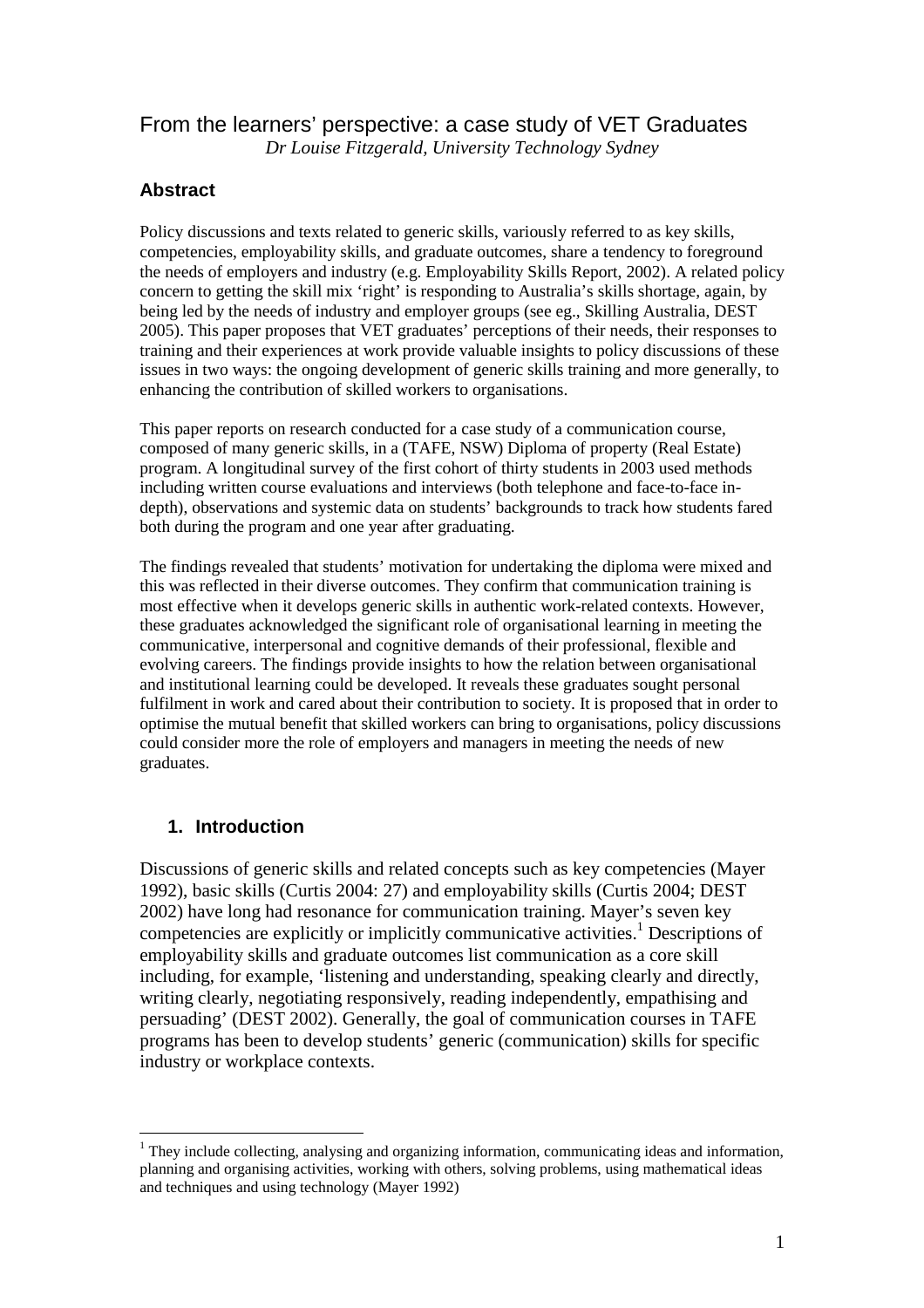This paper reports on the communication course in a Diploma of Property (Real Estate) program. This component consisted of modules entitled: corporate presentation, customer relations, lead or facilitate work teams, workplace learning environment, property reports and meetings (TAFE, NSW 2002). These modules were contextualised for the real estate industry sector and facilitated learning and development of many of the generic skills, behaviours and attributes described in the above policy texts. The research subjects were (a cohort of) thirty students, in a city campus of TAFE, NSW, during 2003. A longitudinal survey with four points of data collection was used to examine the students' backgrounds, needs and feedback on the program. The discussion focuses on the findings of the follow-up survey, conducted one year after the completion of training, which revealed the graduates' experiences and reflections on the intervening year and in the job. The purpose of the analysis was to identify the relevance and value of the communication training to the graduates and particularly to those working in real estate. As this was the first intake in a new program, it was expected the findings would identify ways in which the course could be developed.

The survey reveals that graduates found aspects of the communication training applicable to their workplaces and in these respects reported feeling prepared for the demands of the job. In other areas, such as negotiating and closing sales, gaps were recognised. These graduates were seeking personal fulfilment in work and one expression of this was the expectation of learning new skills and expertise. When graduates felt they were learning, they spoke of wanting to stay with the organization. Evidence from the study suggests that in other ways, the culture of the industry sector was not conducive to encouraging graduates to remain employed in real estate. This paper explores the convergence between organisational and institutional learning in relation to enhancing the development of VET graduates' generic skills capabilities. In respect to real estate, it is argued that employers and managers could do more to encourage skilled workers to stay in the industry sector.

# **2. Literature Review**

Within the VET sector, both the significance and nature of generic skills have become increasingly recognised and understood. In a context of changing economic conditions, industries and workplaces, the adaptability and transfer of generic skills have come to be seen as important and needed. The High Level Review of training packages' recommendation that they be repositioned 'front and centre' (Schofield 2003) was reinforced by the report on 'Employability Skills' (DEST 2002). This position has been taken up in revisions to the Training Package Development Handbook (DEST 2005b). Generic skills, now explicitly addressed, are much less likely than previously to be sidelined or perceived as add-ons to training programs that can be safely ignored.

Further, our understanding of the complexity and depth of generic skills has steadily developed. The Employability Skills report contributed by arguing that earlier models, incorporating communication, critical thinking, problem solving and interpersonal understandings needed to be expanded with the inclusion of learning and self management (DEST 2002). There has been growing awareness of the role of attributes and behaviours. For example, Dacre Pool & Sewell (2007: 282) drawing on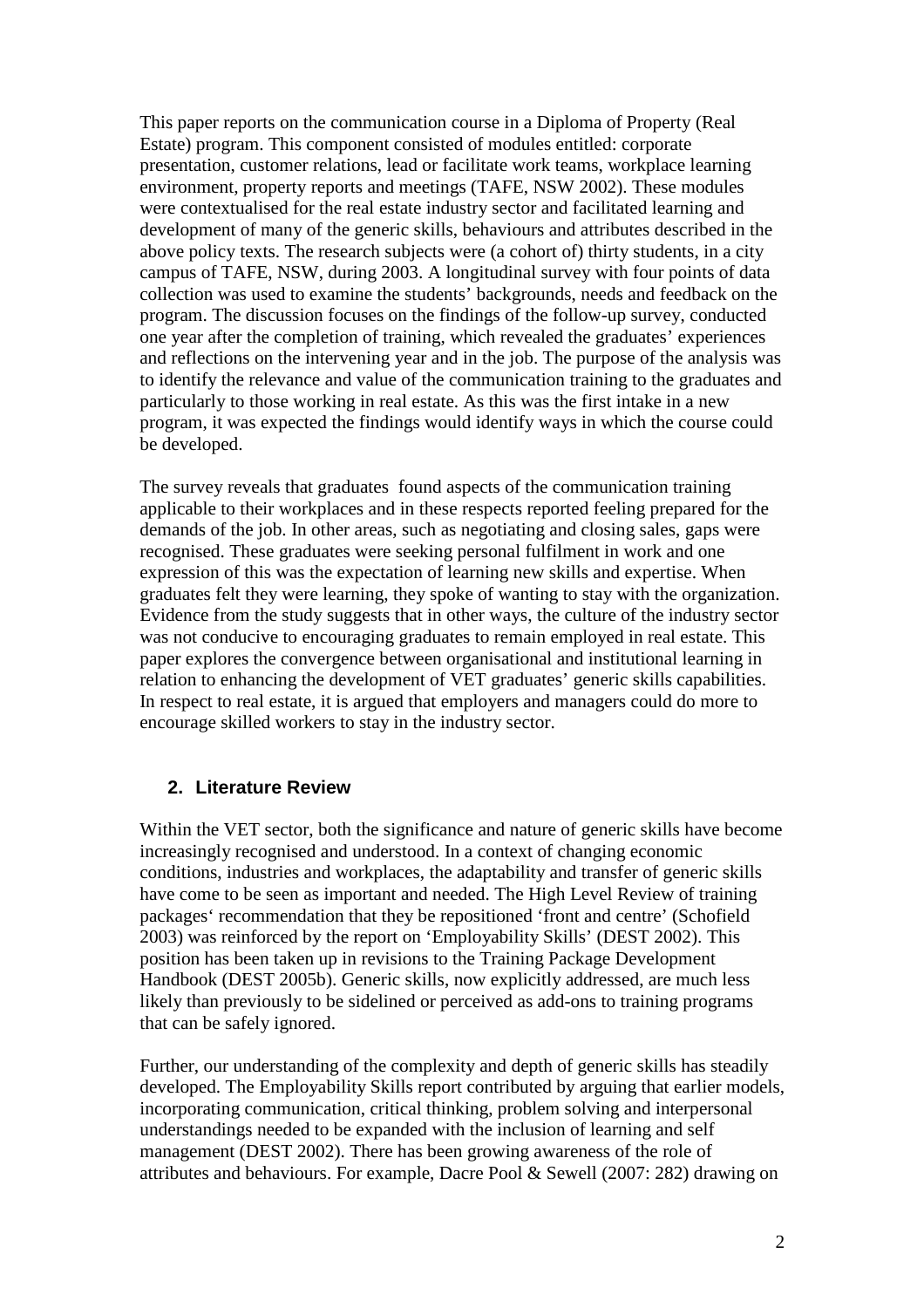Goleman (1998: 4) include emotional intelligence, 'defined as a capacity to reason about emotions', in a model of employability. Similarly, Wakefield's (2005) analysis of higher order thinking skills, information processing skills, reasoning skills, enquiry skills, creative thinking skills, and evaluation skills (Eurdyice 2002, cited in Wakefield) have been seen as requirements not only of higher education outcomes (see McBeath 2003) but as well of VET graduate outcomes. These understandings align with developments in the literature regarding the demands of work and requirements of skilled workers to be professional, e.g., regulations calling for real estate agents to act more competently and professionally (Office of Fair Trading 2003).

Our understanding of how to effectively teach generic skills has become more mainstream with explicit requirements for them to be contextualised. While this has long been recognized by practitioners (ACTRAC 1995; O'Hara & Deveney 1991; Smith 1995) it has perhaps re-entered policy texts, and been reaffirmed that 'contextualising makes learning more meaningful… [that] people learn best when learning is immediately identified as relevant… [and that content is] relevant when learning activities are based on concrete examples or actual work activities' (DEST 2005a).

The role of workplace learning in meeting the needs of industry and economy for a skilled workforce is another significant theme of this discussion. McIntyre (2004: 4) has recognised the need for research to develop our understanding of issues such as how workplace learning occurs and how some organizations create a culture, which encourage learning. He recommends that social theories be used to investigate organisational culture, relationships and networks, citing the work of Poell, van der Krogt & Wildermeersch (1999). An example of such research is the 'Strategic partnerships with industry research and training (SPIRT) program, reported on by Solomon et al (2001). In fields of management and organisational communication, this subject has long been theorised. Reasons why organisations need to develop a culture of 'continuous learning' have been described, e.g. by Schacter (2007; see also Lucas 2002). In this discussion, the relation between workplace learning and institutional learning, i.e. how they can interact and mutually develop, is tentatively theorized.

This discussion reviews the relative status and roles of various VET sector stakeholders. Policy texts tend to foreground the needs of industry and the economy in advising that VET directions be 'industry led'. Practitioners, somewhat alternatively, recognize the needs of students, summed up in Moodie's (2004) address to an AVETRA conference advocating teachers and students as 'at the heart of VET'. In discussions of policy makers (see e.g. DEST) about meeting the skills shortage, the rationale for why it matters is presented as 'Australian businesses estimate the most significant challenge to ongoing economic growth is the need for more skilled workers to meet demand' (Skilling Australia 2005). One of the outcomes of the report is the endorsement of a National Industry Advisory Group whose role is to 'provide a business and industry perspective in papers presented at ministerial council meetings'.

An aspect of the response by industry and employers to the skills shortage could well be to explore ways of encouraging skilled workers to stay in jobs and within industry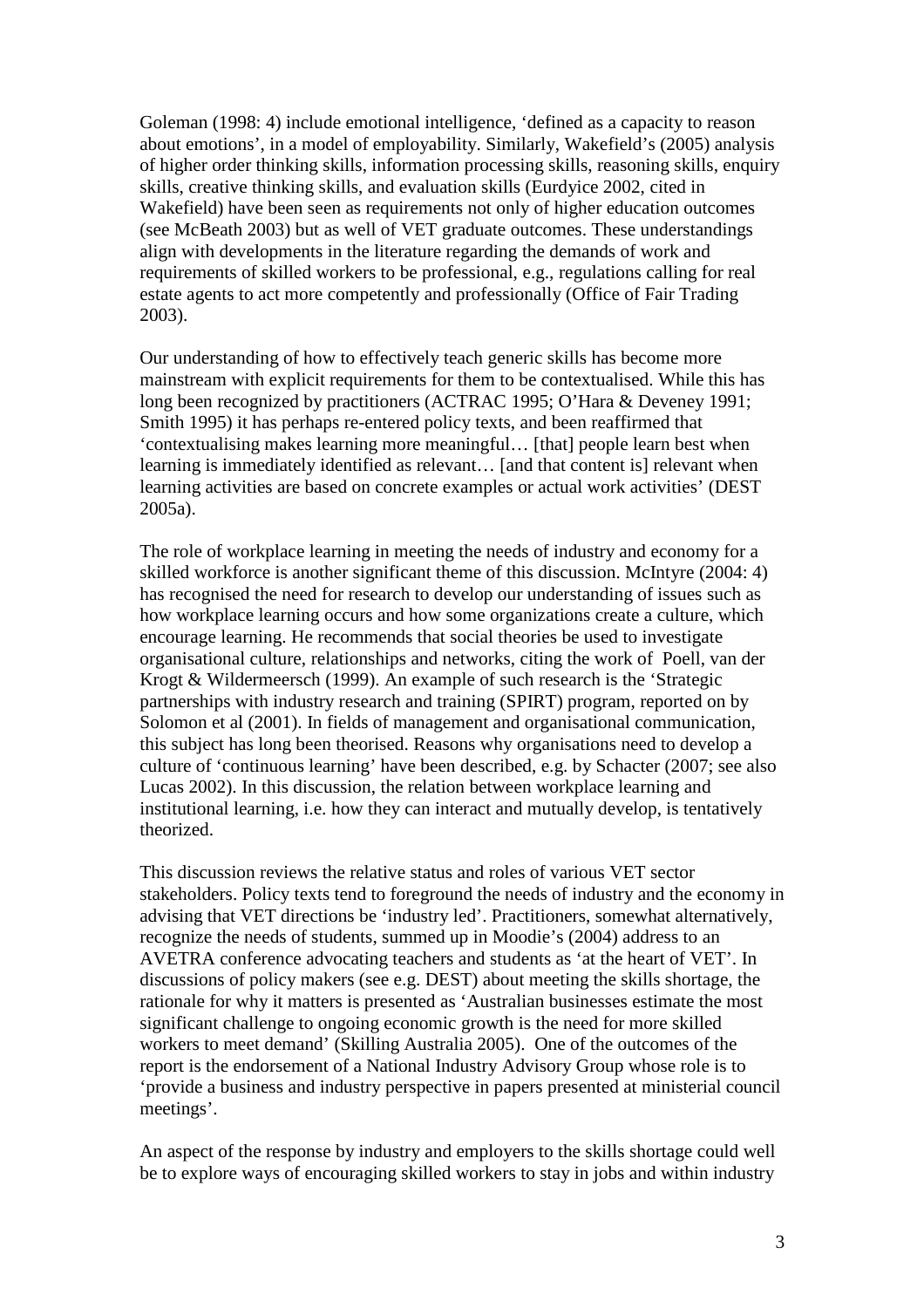sectors where needed. Even if there were little evidence currently of a skills shortage in real estate, the industry sector will have to deal with the critical situation in related industries, such as the building industry, where it is predicted that 100,000 skilled employees will leave (Housten & Leung 2005), many lured by higher wages in competing industries, such as mining. While many industrialized countries face a skills shortage, Lewis (2007) in the US, attributes the situation partly to 'faulty domestic economic policy' which 'creates stagnant wages, increased wage disparities, and offshored jobs'. He advocates the approach developed by Washington, DC-based Center for Law and Social Policy (CLASP), arguing that public policy should encourage employers to deal with the pressures of globalization and competition by offering 'job quality' to their workers. The evidence from this study suggests that policy discussions could consider more how aspects of need to be addressed by the real estate sector in order to retain VET graduates.

### **3. Research Method**

A longitudinal survey was conducted of the first class (thirty students) to undertake the Diploma of Property in 2003, in an Institute of TAFE, NSW. Four collection points included an initial survey drawing on an informally conducted needs analysis, short interviews and observations, and data from TAFE's class management system (CLAMS). Information was sought on students' backgrounds in terms of previous education, ethnicity, age and reasons for entering the program. The second point was a student feedback survey, using anonymously written responses, conducted at the end of the first semester. The third was an end of course survey, drawing on CLAMS data and feedback gathered from class discussions. The final collection point, conducted a year after the completion of training, consisted of a follow-up survey by telephone and in-depth interview. Around ten telephone interviews and seven in-depth interviews were conducted and details on other students were gathered anecdotally or from the researcher's recorded observations. Interview questions probed the graduates' aspirations and values, including their achievements since graduating and goals for the future; their experience in employment, in particular in real estate; their reflections on their job and what they had learned; the ways and extent to which they had found the communication training useful; and their recommendations for developing the program further.

### **4. Findings and Discussion**

Students' Backgrounds

This group of thirty students consisted of seventeen males and thirteen females. Fifteen had completed the HSC in the previous year and another five had done so within the last three years, together constituting two thirds as recent school leavers. The other third were mature-age, coming to the program with varied experience in education, employment and life. Six students were between their mid-twenties and mid-thirties and had experience of other levels of education and fields of employment, one having completed a degree in architecture in Columbia, and two others having completed one to two years in degree programs, before discontinuing. Four (including three female) students were aged forty and over. Only six students had English as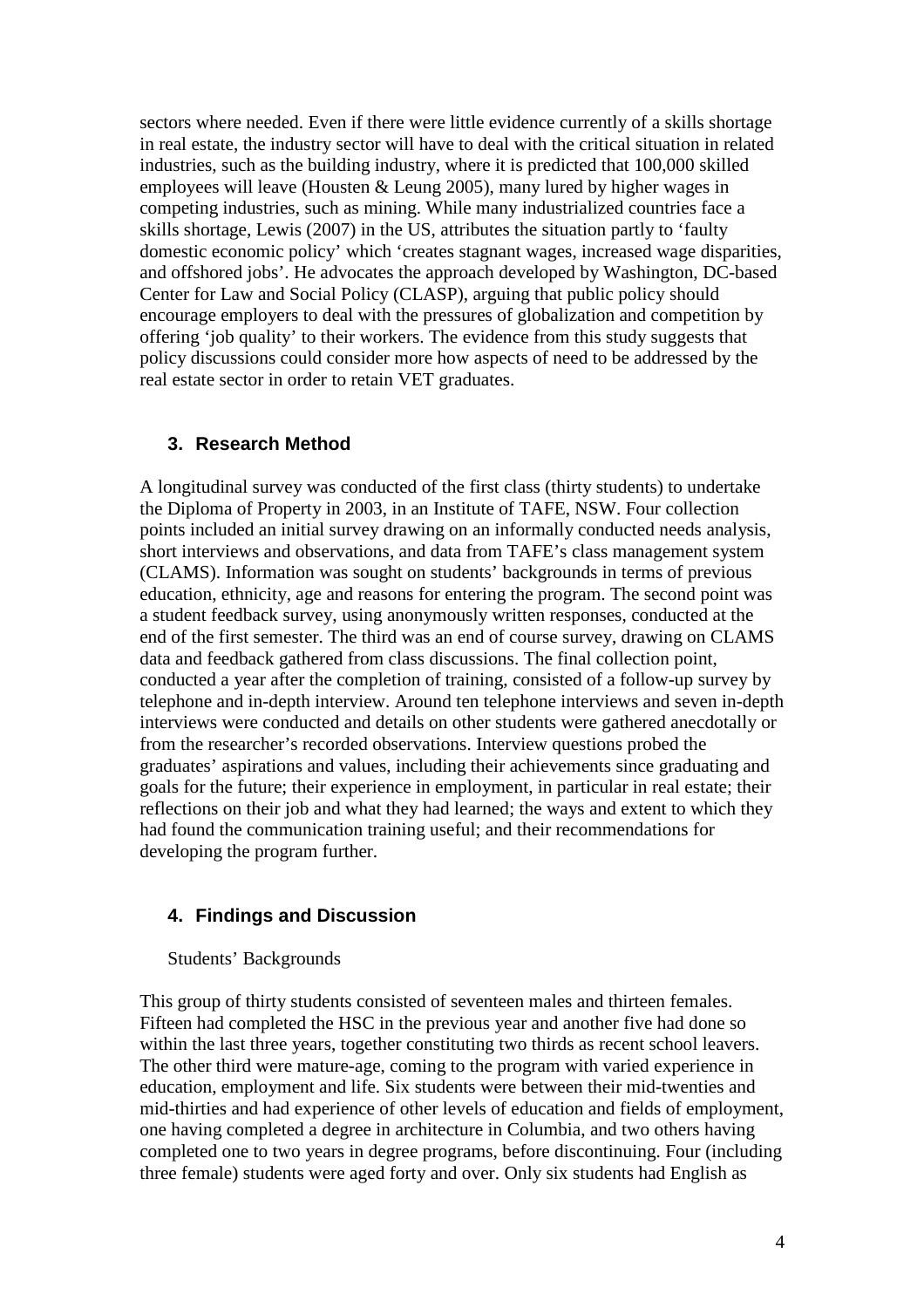their first language. A high proportion of the group had varied cultural backgrounds, with parents born overseas and language backgrounds other than English. These language backgrounds may be a contributory factor to the literacy levels in the group being generally lower than those found in higher education settings. Many had not achieved the HSC results sought and had settled on this program as other than their first choice.

Among them, the level of competence (and confidence) in written English was generally lower than in speaking in speaking. Possibly, their choice of real estate had been influenced by a perception that agents needed better spoken communication skills than written. Together with more developed speaking skills, these students tended to demonstrate well-developed interpersonal skills and outgoing, for some, extroverted personalities. At least fifty percent of the group expressed both an interest in property and intention to work in the industry sector. At least three students had completed work experience in a real estate agency, while at school, and had responded positively. Similarly, two others had worked as agency receptionists and planned to pursue a career in real estate. Some were interested if not solely concerned with real estate contexts, expressing a preference for the training to be relevant and industry focused, and a tendency to devalue or exhibit disinterest in any activity or topic not directly related. Others had not decided and were looking for broader contexts, such as business or more academic settings. Some had a relatively deeper understanding and appreciation of communication and interest in developing their generic' skills. For them, any activity involving interaction with others was seen as a learning opportunity. Others saw communication as customer service skills only, in which they perceived themselves to be already competent.

#### Graduates' Experiences

 $\overline{a}$ 

While around fifty percent of the cohort had originally expressed an interest in working in real estate, the experience of the diploma program had not encouraged more graduates to do so. At the end of the course, twelve were intending to work in the sector. Throughout the following year, three of these had left real estate. By the time the follow-up interviews were held less than a third (nine) of the original cohort was still working in the target context. They were predominantly young males, aged between nineteen and twenty two years. The only remaining female, Chinese, aged over fifty and having migrated to Australia four years previously, was struggling. Working six days a week in a suburban real estate agency and 'mortgage originators', she spoke positively about having the position, even though her commission-based income had not been enough to live on and she was dependent on the support of her family. The issue of income appeared significant insofar as the graduates chose to talk about it as a feature of their experience in real estate.

Only one graduate suggested that his current income was more than expected. Most would probably have been earning around the award wage of less than five hundred dollars per week,<sup>2</sup> a reasonable wage for a young person still living at home and being partly supported. They seemed satisfied with their current remuneration, while at the same time having an appreciation of the financially driven 'hierarchy' in real estate:

 $2$  In 2003 the award wage for a real estate agent was \$480 per week, according to the NSW Office of Industrial Relations.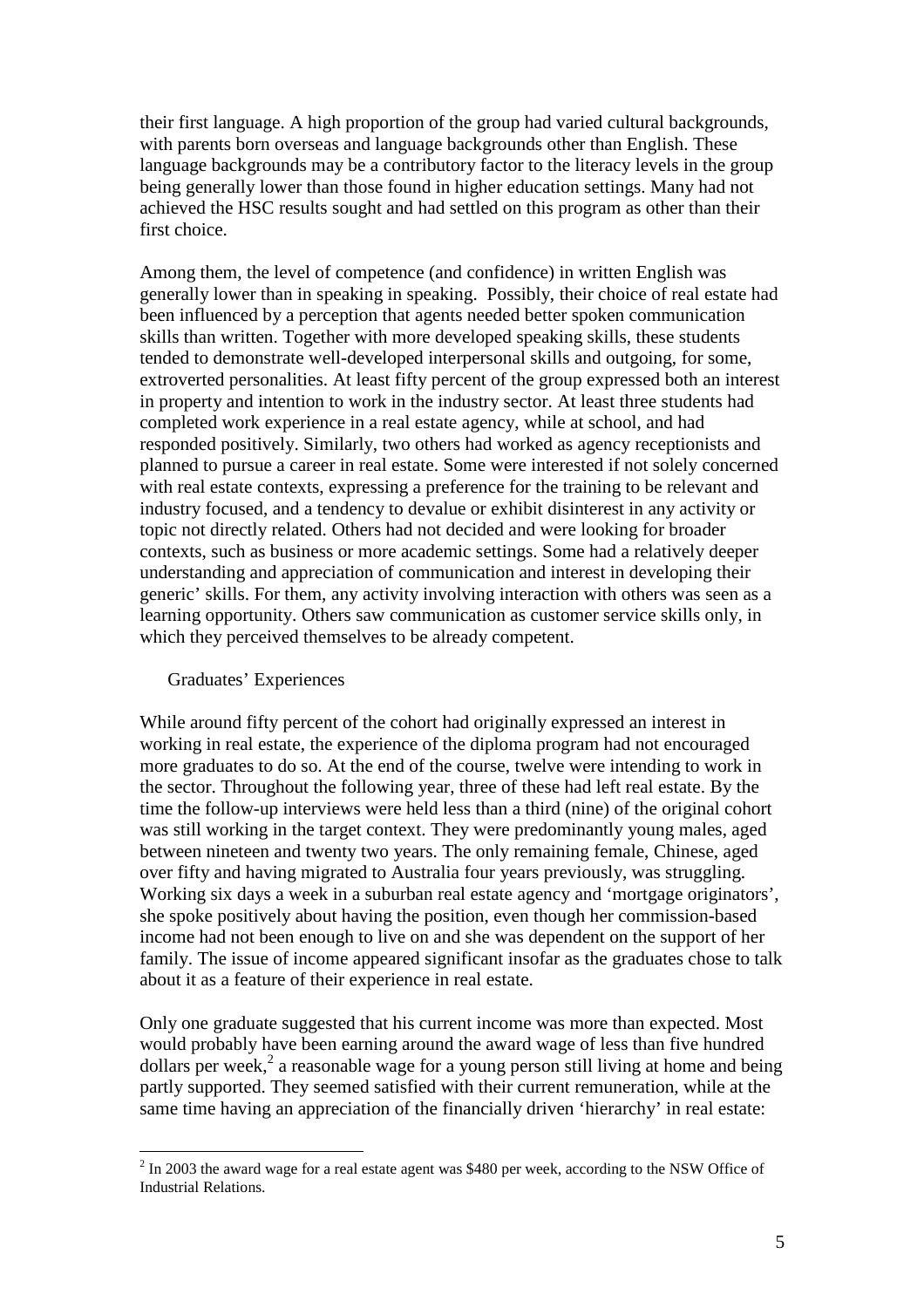residential is thought to earn less and is consequently considered to have lower status than commercial; property management has lower status than sales. Among the young men, seven worked in residential and two were in commercial real estate, the latter considered by the others to have been particularly successful in entering this coveted, more lucrative area of the industry sector. Five worked in property leasing and management; one worked in his family agency and did property management as well as other duties. Three were employed as sales agents, two in commercial and one in residential. Most of them spoke of aspiring to the next level, or to several levels higher, and to achieving more financial rewards than they were enjoying or 'enduring' currently. Their responses to the communication course, both during the training program and to its usefulness in the job is discussed below.

This group of young males shared some strikingly similar characteristics. From the outset of the training program, several had expressed an interest in property and real estate, having completed work experience at school in real estate agencies. Generally, these trainees' restless behaviour was not suited to classroom situations; they often exhibited short attention spans and showed little enthusiasm for writing tasks, which tended to require quiet concentration. They enjoyed interaction with other students and active tasks such as role-plays and simulations. They may have been more visually oriented than aurally, learning through observing rather than through listening. Often, these students would lose interest in group-activities relatively quickly. In some ways the learning appeared to occur incidentally. For example, Jerry, the youngest interviewee (nineteen years), recalled that one of the most useful aspects of the communication training had been the insights he had gained to body language, which he drew on when showing properties to clients and in his dealings with them. Hence, generic skills training appears to have been most effective for these learners when it was clearly and relevantly contextualised, based more on spoken than written activities, involved a visual element, was relatively active and well-paced, allowing minimal scope for students to 'get off-track'.

In a number of ways they had found work to be more fulfilling and satisfying than being a student. Similarly, they appeared to value more the learning they experienced in organisational contexts than that at TAFE and to be more suited to learning at work than to institutional learning. In some respects, performance in the program was not a reliable indicator of performance on the job. One graduate commented that even though he had not done particularly well as a student, he felt much more successful in his work and was happy that towards the end of his first year, he had earned enough to buy a new car - 'It just goes to show you don't need top marks to do well in the job'. On the other hand, another graduate, Paul, had achieved the highest marks and been awarded the best student at the TAFE graduation ceremony for 2003, and yet had found his job as a marketing manager for an agency in Double Bay unrewarding. After six months he had sought and found alternative employment in the travel industry. Short sketches from a small sample of individual graduates will be discussed below.

#### **Jerry**

In Jerry's case, work challenged him in ways the training program neither did nor could. Employed in a franchised agency in western Sydney, he conveyed an impression of being very satisfied in a job that was meeting significant personal needs, including professional, financial and social. At the interview he was smartly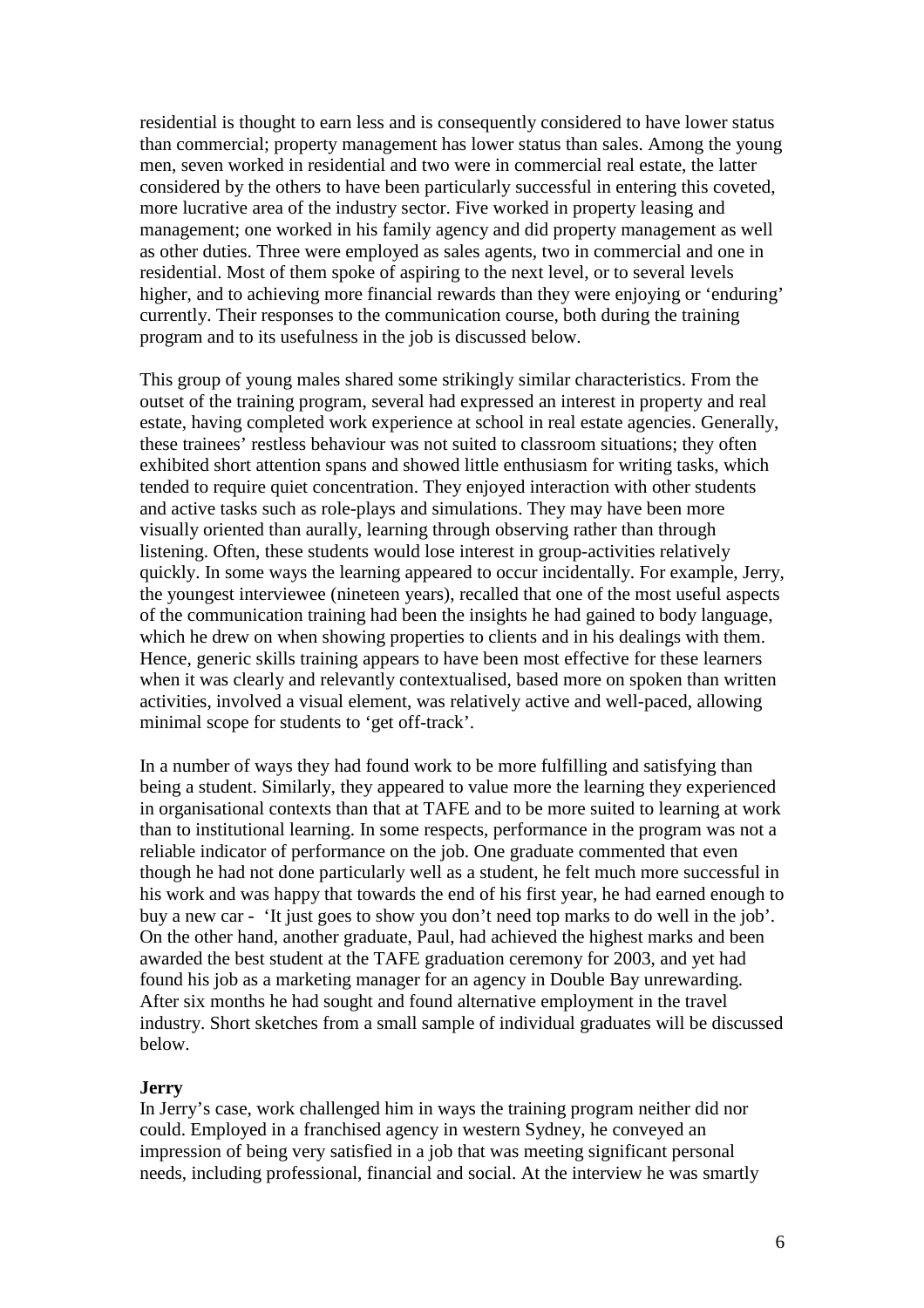dressed in a white shirt and tie, looking both more confident and directed, than he had been as a student. He enjoyed good relations with his clients, advising them on property management, tenants and legal issues, and had been able to explain propertyrelated Acts and Regulations. He aspired to representing the agency at the Consumer, Traders and Tenants Tribunal. He said his income (the award wage plus commission) was reasonable as he had been able to meet targets of twenty new leases per month. He described the staff as generally young, sharing similar cultural backgrounds and regularly socialising together. Jerry expressed fulfilment in the job and felt committed to staying with the company and in the industry sector, planning to move within two to three years into commercial/industrial agency work. He recommended the training program maintain a strict focus on real estate, suggesting that work experience in an agency be made compulsory. Another aspect of the training he described as useful was the negotiation skills. It did seem however, that for him more effective learning was occurring in the workplace.

#### **Ari**

Two years older than Jerry, Ari (at twenty one) also evoked an impression that work in real estate had offered him personal satisfaction, challenge and scope for learning and development. By 'industry standards' he had indeed been successful, gaining work as a sales agent without having previous experience, albeit in Sydney's southwest, where competition is not as daunting as closer to the city or in the east. He was very aware of and articulate about the aspects of the communication training that he felt had prepared him well for work. They included generic skills and attributes such as emotional intelligence and understanding the role of ethics, in particular, respect. Ari described his approach to developing relationships with clients, which involved using his communication skills to find out about property buyers' needs, to demonstrate his knowledge and expertise in property and in matching the client's needs to the agency's stock of listed properties. He was explicit about how his ethical values informed his practice, and of the need to respect clients' perspectives in order to gain their respect and to demonstrate his trustworthiness. For example, he appreciated that his Chinese clients' property needs were influenced by their adherence to *feng shui* principles and that he needed to understand how these principles applied to property.

His mature appreciation of communication was reflected in a professional attitude to the job, valuing both hard work and the opportunity to learn. His response to the downturn in the property market throughout 2004 was that it provided an opportunity for him to prove himself:

Lucky I'm young and got lots of energy. I see it as challenging, I always wanted a challenge, but also strengthened me up for the future (Ari).

 He explained that when the market was buoyant, sales agents did not need to demonstrate skills or professionalism because buyers were motivated, and closing deals on sales required little effort. However, in a downturn (referred to as a buyers' market), agents required both skills and resilience to close deals.

#### **Paul**

In response to his different circumstances, Paul's attitude to the downturn in the property market was much less accommodating. He was older (thirty-four years), living independently in a relationship with a successful executive and a comfortable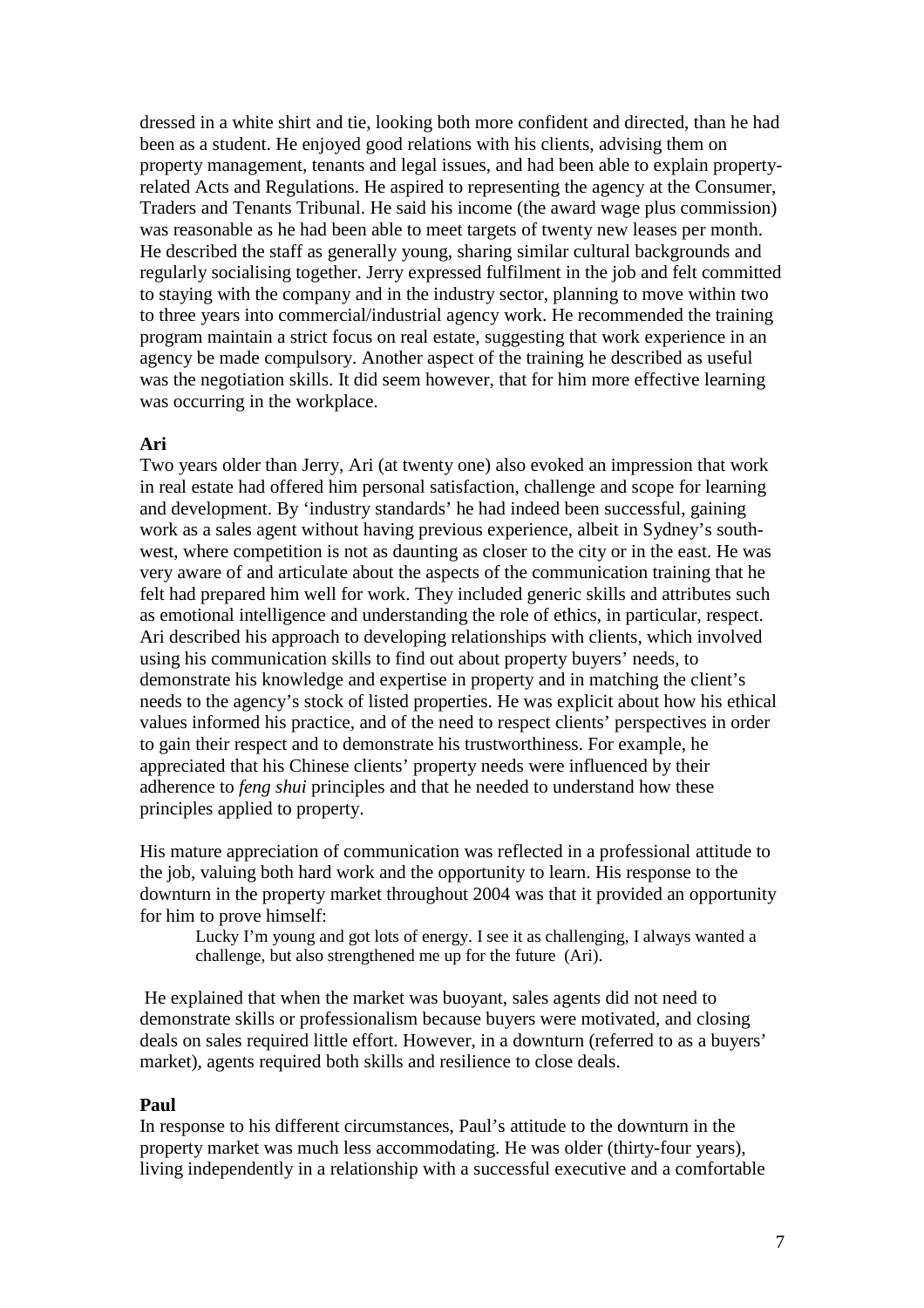lifestyle, hence, requiring a reasonable income. He described himself as an 'overachiever', not only in earning 'top marks' as a student, but also, in aspiring to succeed in the job and being prepared to work hard. Employed on \$400.00 per week and twenty five percent of the agency fee (as a listing commission) for every property sold, in the first six months he sent five hundred letters a week and followed them up with four to five hundred phone calls every week. In that year he had achieved over two hundred appointments with potential vendors. Only two of these eventuated as listings.

Paul found the job difficult not only in terms of the level of remuneration but with the reduced level of activity in the market, simply not interesting or satisfying:

I do enjoy [sales], [but] I don't like my particular job at the moment because it's not challenging, it is very repetitive and the rewards aren't there. It's hard to get excited about something when you're not getting anything back…

Both Ari and Paul concurred that sales skills and 'closing' were areas that were not adequately addressed in the training and yet needed to be. Ari was keenly aware that he needed to learn the skills to 'become number one salesman'. While the communication training in negotiation skills had been of some use, he described it as limited, speculating that these skills were perhaps best learned in the job. Paul was more definite in identifying this as a serious gap in the training:

I don't think there was enough direct sales stuff ... like closing … that would be really valuable to include in the course. More sales ... more direct. Not just talking to people and communicating with them but getting them to do what you want them to do. Getting them to buy it …

He felt that sales skills were a significant basis for many jobs and that rather than restrict the context to real estate, a broader focus in subject areas would be more worthwhile, as he had found these skills to be relevant and useful in different jobs across different industries including information technology, property and travel. This points to the limited scope of generic skills training to adequately recreate contexts in institutional settings. It is difficult to research how real estate sales are conducted as this information, understandably, is not disclosed readily. Nonetheless, further work is needed and worthwhile. The notion of sales as manipulation implied above highlights the need for training to address ethical approaches to sales.

There were other ways in which graduates experienced the exploitative nature of the industry sector. While this research evidence suggests that it suits young males with an interest in property and an attitude of starting out, so that variable income is manageable, young women seem to fare less favourably.

### **Clara**

Clara's (aged twenty) experience, as a young female corroborates with evidence collected from other graduates, that practises in real estate agencies can be discriminatory. The culture of the industry sector includes images of agents being seen as glamorous and 'slick'. This is associated with women dressing and behaving in ways that appear to be attractive or appealing. In Clara's agency, she observed that females conforming to the stereotype were perceived as successful and capable in their work. Situated in Double Bay, the agency was comparatively large, employing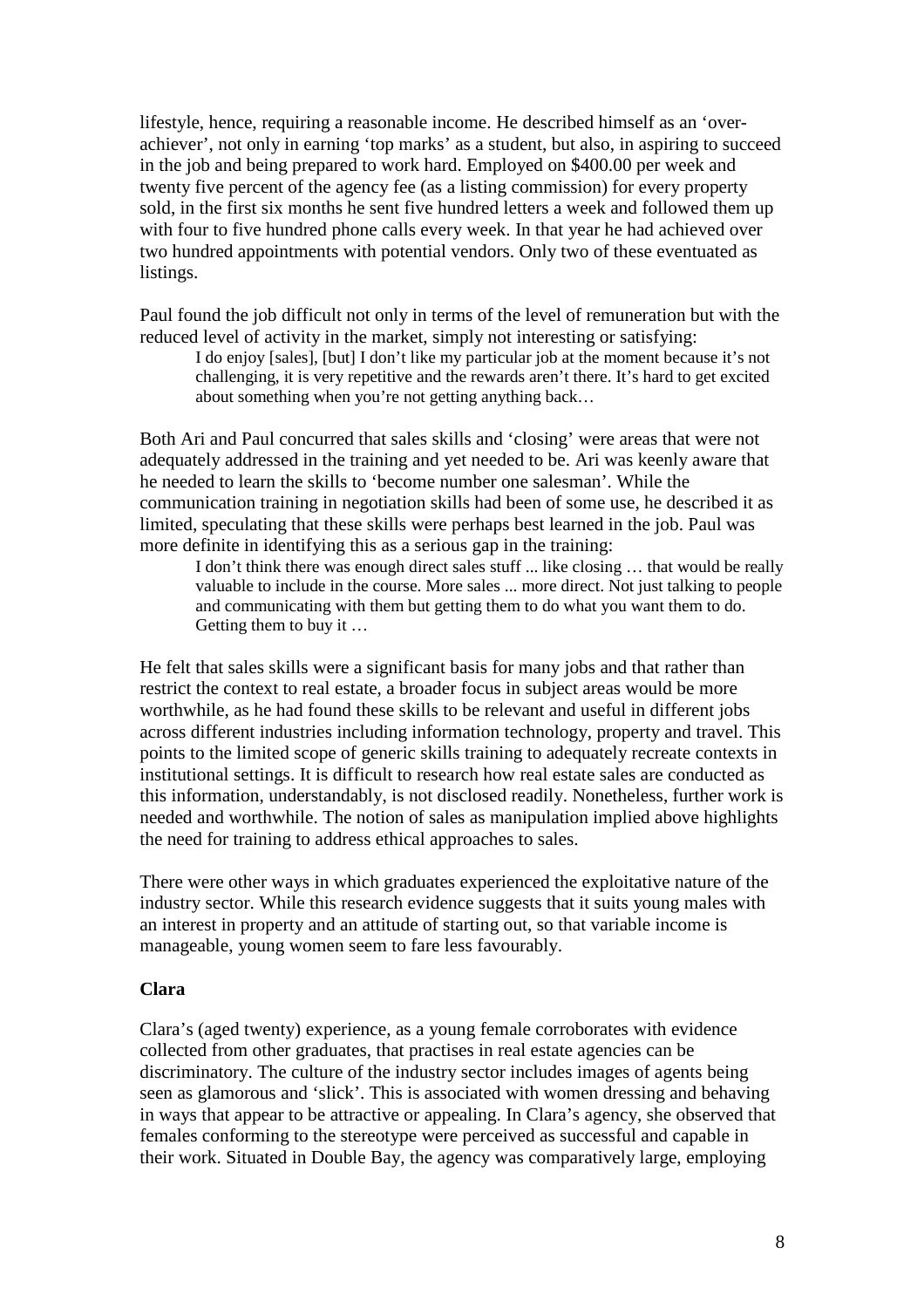ten sales agents, two of whom were female, and twenty others, including four personal assistants of which three were female.

Clara had hoped the role of personal assistant to four sales agents would apprentice her into being a sales agent. She accepted a wage of eleven dollars per hour (two dollars per hour more than she had earned as a receptionist, unqualified and with no experience), expecting, at least, to learn new skills, be part of a team and have scope to be creative. This depended on the agents accepting and cooperating with her by sharing information and giving her responsibility for tasks. Instead, the team did not function cooperatively nor include Clara in their activities. Her employment lasted just two months and her reasons for leaving were firstly that she was not learning - 'I didn't learn a thing' and secondly, the sexist nature of the workplace culture. She interpreted the role expected of her as demeaning and reacted by dressing 'down' in loose fitting, unrevealing clothes. While some colleagues ridiculed her, another confided his view that women needed to look good in order to be successful in real estate. In describing why he thought another female agent was not managing to 'close' deals (property sales) he told Clara, 'look at her, she's fat and ugly, who'd do business with that'.

Clara could not recall much from the communication training and her experience in the job illustrated a challenging cultural context that she had not been prepared for. From this research a case study describing Clara's experience has been used in subsequent courses to deal with the issue of how discriminatory practices undermine the performance of teams. This illustrates the reflexive nature of institutional and organizational learning. The experience of one graduate can be used to assist other graduates in being better prepared to deal with some of the negative aspects of real estate culture.

## **5. Conclusion**

In many ways, these graduates represented the skilled, professional workers that real estate needs. They spoke of seeking fulfilment, whether in professional terms, of their career aspirations, being successful at the job and rewarded financially, or personally, in terms of their learning, self development and happiness. The evidence from the case study suggests that generic (communication) skills training has contributed to these outcomes. They valued developing their awareness of and skills in communication, in particular in areas including listening, non-verbal communication, in developing relationships and ethical understandings. The learning was most effective when they practised these skills in meaningful and relevant contexts. At the same time, the research has highlighted the significance for the graduates of workplace learning and indicated areas where the relationship between institutional learning and organisational learning can be developed. There are areas of real estate culture and practices not adequately addressed that need to be, including negotiating and closing sales ethically, identifying and responding to discriminatory and other undermining behaviour between colleagues. This demonstrates a reflexive relationship whereby institutional learning can both draw from and enhance the effectiveness of organisational learning.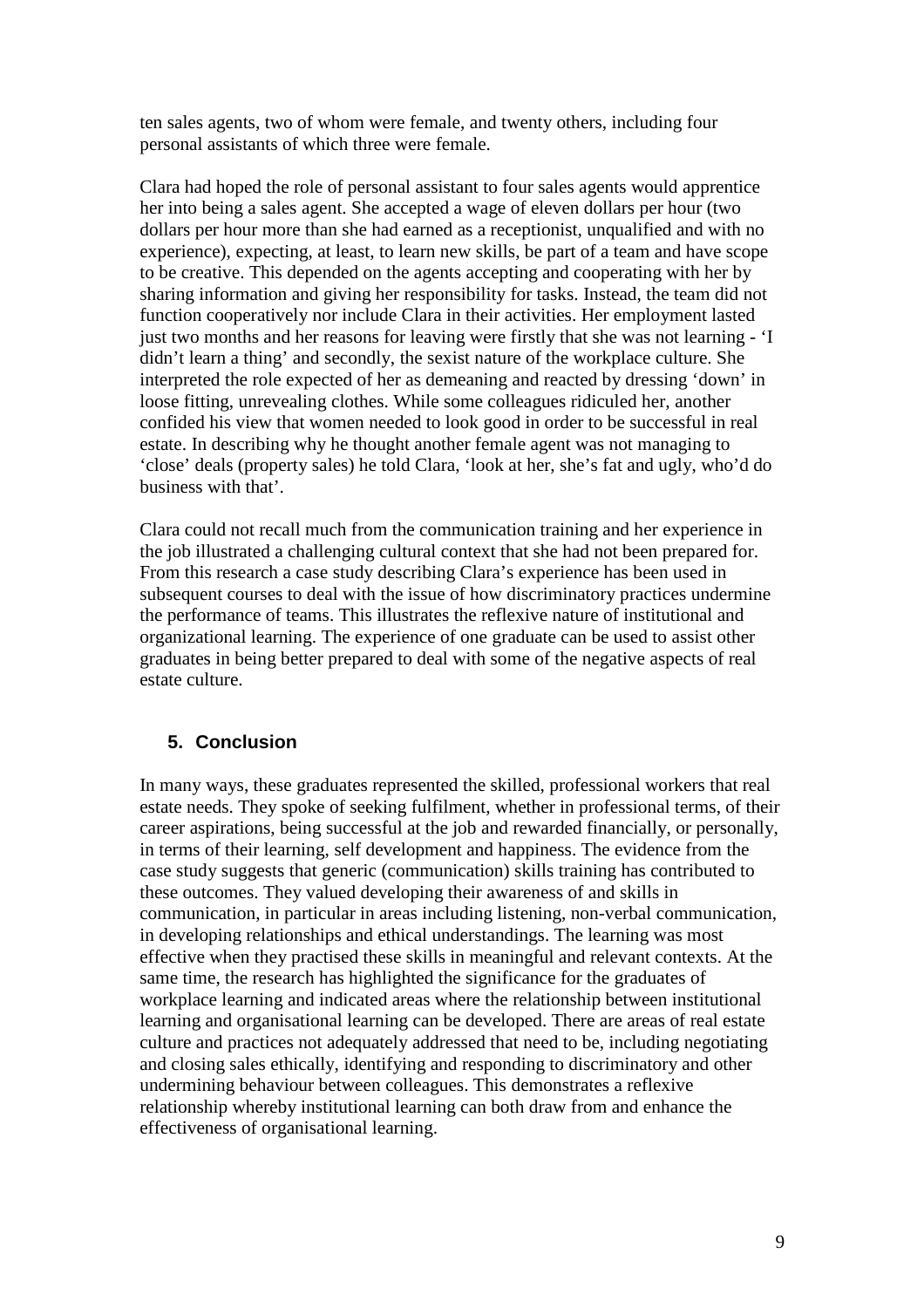As less than a third of the cohort was employed in real estate one year afterwards, generic skills training needs to prepare students for both the target context and other contexts. In view of the diversity and challenging nature of the academic and workplace target contexts VET students are facing, generic skills training is vital and needs, as well, to develop high level cognitive, analytical and problem-solving skills. A challenge for VET providers of generic skills training is to address these needs, even when students display less willingness to participate in more demanding learning activities.

 Finally, this research proposes a more pronounced role for real estate employers and managers in addressing negative aspects of the culture and practices of agencies. In the context of the skills shortage, and a seemingly high level of staff turnover, real estate does not appear to present good prospects for a sustainable career. In order to keep VET graduates in the industry sector it is perhaps in the latter's interests to address job quality issues, such as learning opportunities and team performance.

## **References**

Comyn, P. 2002. Will Generic' Skills Ride Again? Employability and the Policy Cycle' AVETRA Conference.

Dacre Pool, L & Sewell, P. 2007. The key to employability: developing a practical model of graduate employability. *Education and Training*. V.49, 4, p277-289. Department of Education, Science & Training. 2002*. Employability skills for the future: project final report*. Commonwealth of Australia.

Department of Education, Science & Training 2005. *Contextualising teaching and Learning. A guide for VET teachers*. Australian Training Products Ltd Department of Education, Science & Training 2005*. Skilling Australia*.

Commonwealth of Australia.

Department of Education Science & Training. 2005. Survey of vocational and Technical Education (VTE): Participation, Triggers, Perceptions and Aspirations. Department of Education Science & Training, 2007. Training Package Development Handbook. Commonwealth of Australia.

Esposto, A. & Meagher, G.A. 2007. The future demand for employability skills and the implications for the VET system. AVETRA Conference

Harris, R. & Rainey, L. 2006. Crazy paving? Learning pathways between and within VET and higher education. AVETRA Conference.

Hayward, G. & Fernandez, R.M. 2004. From core skills to key skills: Fast forward or Back to the Future? AVETRA Conference.

Houston, C. & Leung, C.C. 2005. Skills shortage hammers building industry. *The Age.* July 22. Available at:

www.the.age.com.au/news/business/skills\_shortage\_hammers\_building\_industry/200 5/07/21/1121539097028.html

Lewis, A.C. 2007. Global Economy Skills. *Tech directions.* V.67, 4, p.6-8 Lucas, B. 2002. Why it pays for employers to invest in lifelong learning. ANTA. McBeath, C. 2003 Articulation issues: From ANTA competencies to university degree. AVETRA Conference

McIntyre, J. 2000. Working knowledge and work-based learning: research implications. Conference Proceeding. Working Knowledge, Productive Learning At Work. UTS Research Centre for Vocational Education and Training.